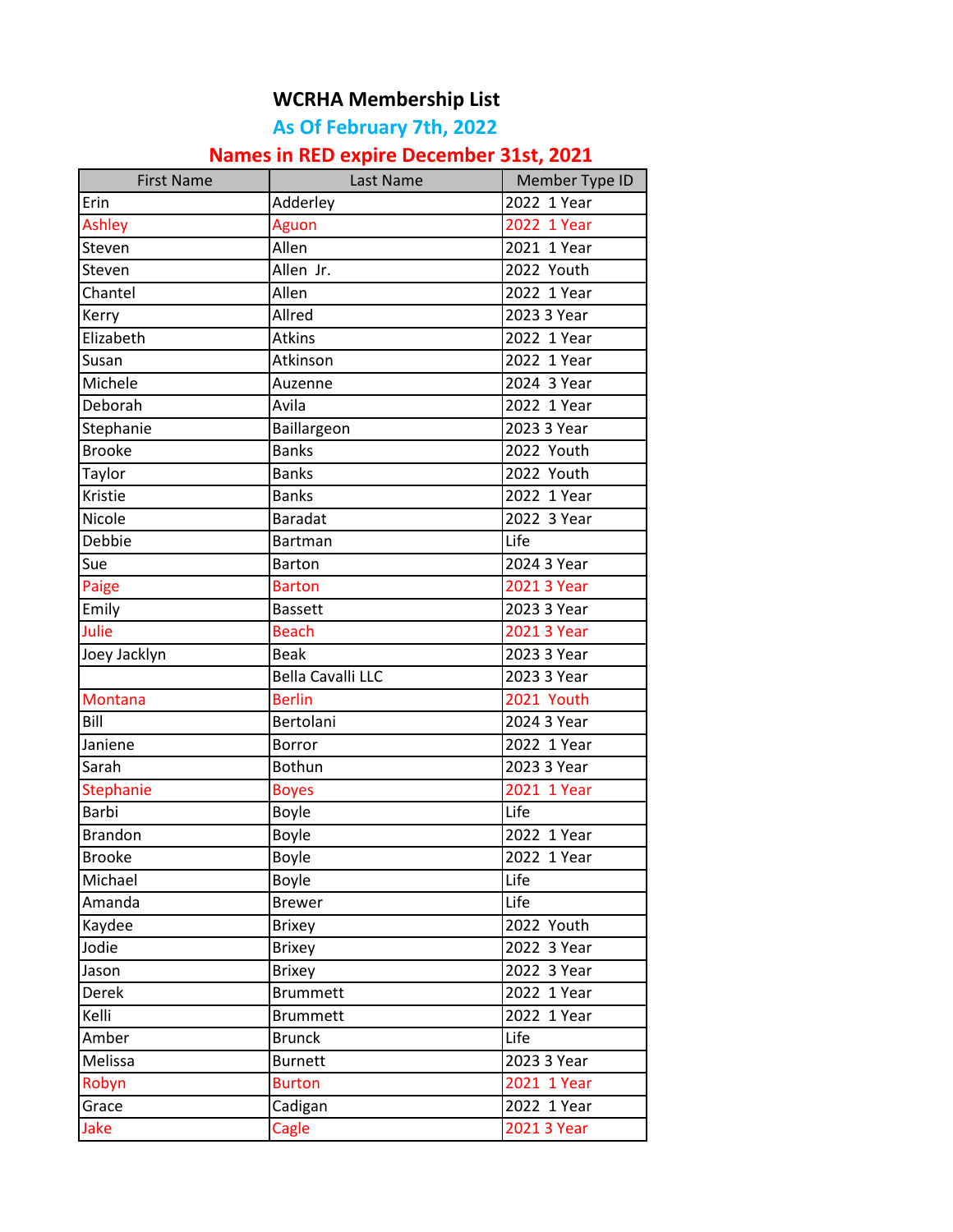| Sophia          | Calamarai                | 2022 1 Year |
|-----------------|--------------------------|-------------|
| JoAnn           | Campas                   | 2022 1 Year |
| Paley           | Capachi                  | 2021 1 Year |
| Danica          | Caravetta                | 2022 1 Year |
| Kate            | Carone                   | 2022 1 Year |
| Thad            | Carr                     | Life        |
| Margaret        | Chancellor               | 2022 Youth  |
| Kelly           | Cianan                   | 2021 3 Year |
| <b>Makenna</b>  | Clarebach                | 2021 1 Year |
| Angela          | Clark                    | 2022 1 Year |
| Julie           | Clements                 | 2022 1 Year |
| Sarah           | Cobb                     | 2021 1 Year |
| Bill            | Coburn                   | 2023 3 Year |
| Jaiden          | Cohlmia                  | 2022 Youth  |
| Kynlee          | Cohlmia                  | 2022 Youth  |
| Chris           | Coll                     | 2022 1 Year |
| Sherri          | $\overline{\text{Coll}}$ | 2022 1 Year |
| Jason           | <b>Contreras</b>         | 2021 1 Year |
| Natalie         | Cook                     | Life        |
| Kathleen        | Cook                     | 2022 3 Year |
| Kelly           | Corbett                  | 2022 1 Year |
| Nanette         | Cox                      | 2021 1 Year |
| April           | Crandall                 | 2021 3 Year |
| Kimberly        | Crawford                 | 2023 3 Year |
| <b>Phyllis</b>  | Cregan                   | 2021 3 Year |
| Victoria        | Crettenand               | 2022 1 Year |
| Sandra          | Crippen                  | 2023 3 Year |
| <b>Diane</b>    | <b>Cross</b>             | 2021 1 Year |
| Vernon "Ed"     | <b>Cummins</b>           | 2021 1 Year |
| Colleen         | <b>Daley</b>             | 2021 1 Year |
| Margaret        | $\overline{D}$ aly       | Life        |
| Sturart         | Darby                    | 2022 1 Year |
| Isabel          | Darby                    | 2022 Youth  |
| Sue             | D'Arcy                   | 2024 3 Year |
| <b>Sheila</b>   | Day                      | 2021 1 Year |
| Diane           | De Nardo                 | Life        |
| George          | <b>Deffterios</b>        | 2021 3 Year |
| Lisa            | Dentoni                  | 2022 1 Year |
| Dawn "Michelle" | Devine                   | 2022 1 Year |
| Carson          | Devine                   | 2022 Youth  |
| Vicki           | Dias                     | 2024 3 Year |
| Debbie          | Diaz                     | Life        |
| Tony            | Diaz                     | Life        |
| Cristin         | Dingman                  | 2023 3 Year |
| Anne            | Driscoll                 | 2022 1 Year |
| Richard         | <b>Dukes</b>             | 2022 3 Year |
| <b>Terrie</b>   | <b>Dukes</b>             | 2021 1 Year |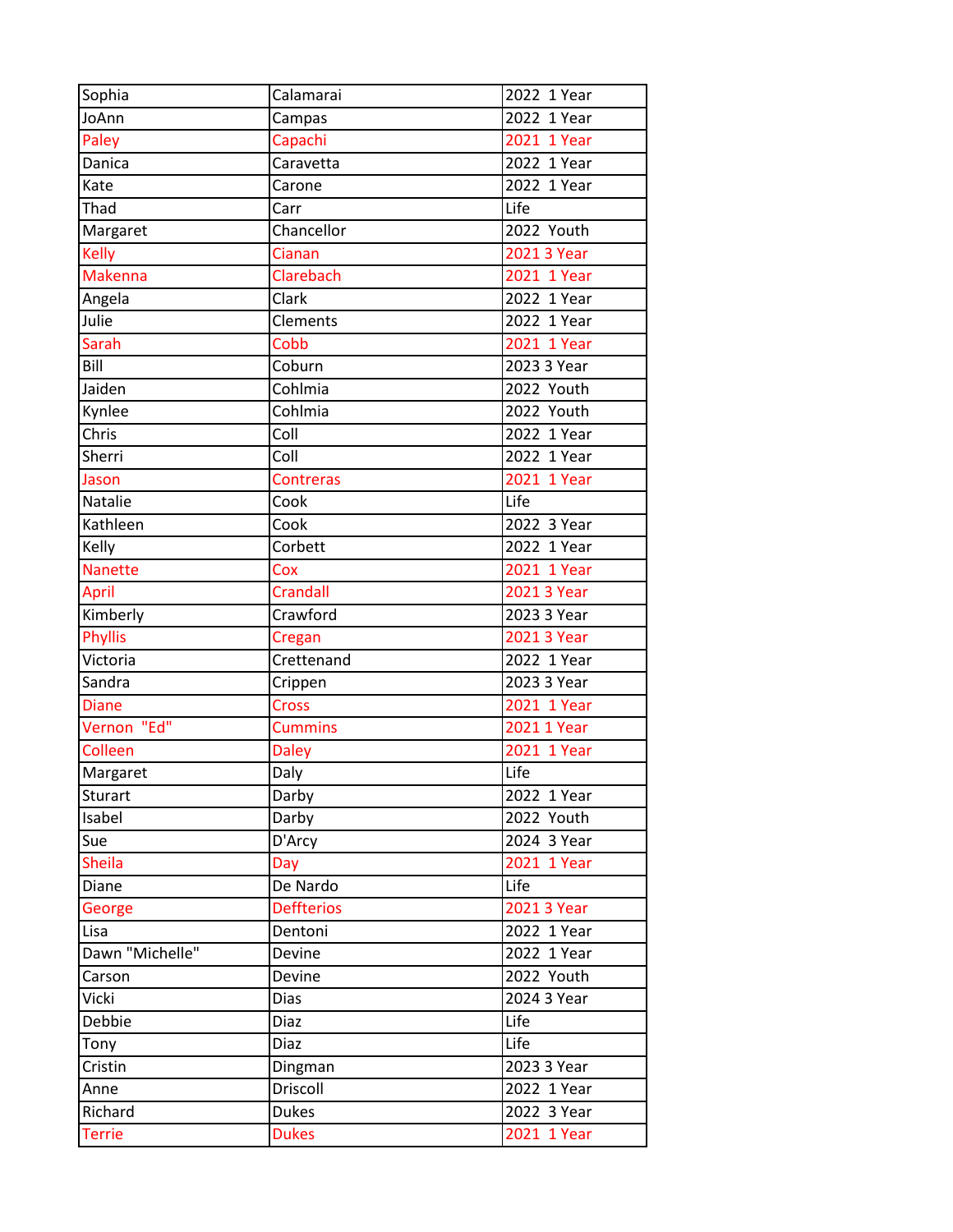| Rhonda                  | Dunlap           | 2023 3 Year       |
|-------------------------|------------------|-------------------|
| Patricia "Trish"        | Eckhoff          | 2024 3 Year       |
| <b>KT Mae</b>           | Edens            | Life              |
| Shan                    | Egan             | Life              |
| Kain                    | Emmons           | Life              |
| Cindy                   | Engen            | 2023 3 Year       |
| Curt                    | Engen            | Life              |
| Randy                   | <b>Engler</b>    | 2021 3 Year       |
| Greg                    | Evans            | Life              |
| Tobyann                 | Faingold         | 2023 3 Year       |
| <b>Barbara</b>          | Farinha          | 2022 1 Year       |
| Ryler                   | Farley           | 2022 Youth        |
| Victoria                | Ferrioli         | 2021 Youth        |
| James                   | Fetzer           | Life              |
| Raney                   | Fichtner         | 2022 3 Year       |
| Arthur                  | Fingerle         | Life Hall of Fame |
| Rachel                  | Fingerle         | Life Hall of Fame |
| Jennifer                | Fisher           | 2022 1 Year       |
| Andrew                  | Fleming          | Life              |
| Anndrea                 | <b>Fling DVM</b> | 2021 3 Year       |
| Ivan                    | Flores           | 2022 1 Year       |
| Tara                    | Foley            | 2022 1 Year       |
| Jamie                   | Foster           | 2021 1 Year       |
| Julia                   | Fry              | 2022 Youth        |
| <b>Bruce</b>            | Fry              | 2022 1 Year       |
| Margaret "Debbie" Twist | Fry              | 2022 3 Year       |
| Ray                     | Fulgoni          | 2023 3 Year       |
| Karley                  | Fuller           | 2022 1 Year       |
| <b>Bayley</b>           | Fuller           | 2022 Youth        |
| Oliver "Ollie"          | Galligan         | 2024 3 Year       |
| Gillian                 | Galligan         | 2022 1 Year       |
| <b>Justine</b>          | Gandolfo         | 2021 1 Year       |
| <b>Bonnie</b>           | Garcia           | Life              |
| Nikki                   | Garecht          | 2023 3 Year       |
| Melinda                 | Gaw              | Life              |
| Devon                   | Gibson           | 2023 3 Year       |
| <b>Jennifer</b>         | Gilliam          | 2021 1 Year       |
| Naudia                  | Gilliam          | 2022 Youth        |
| <b>Tricia</b>           | Gilson           | 2021 3 Year       |
| Tracer                  | Gilson           | $2022$ 3 Year     |
| <b>Lilly Rae</b>        | Gilson           | 2021 Youth        |
| Connie                  | Glavis           | 2022 3 Year       |
| Edward                  | Glavis           | 2023 3 Year       |
| <b>Sharon</b>           | Gray             | 2021 1 Year       |
| Jim                     | Grech            | 2021 1 Year       |
| Kimbal                  | Griffith         | 2023 3 Year       |
| Kimberly                | Groverman        | 2022 Youth        |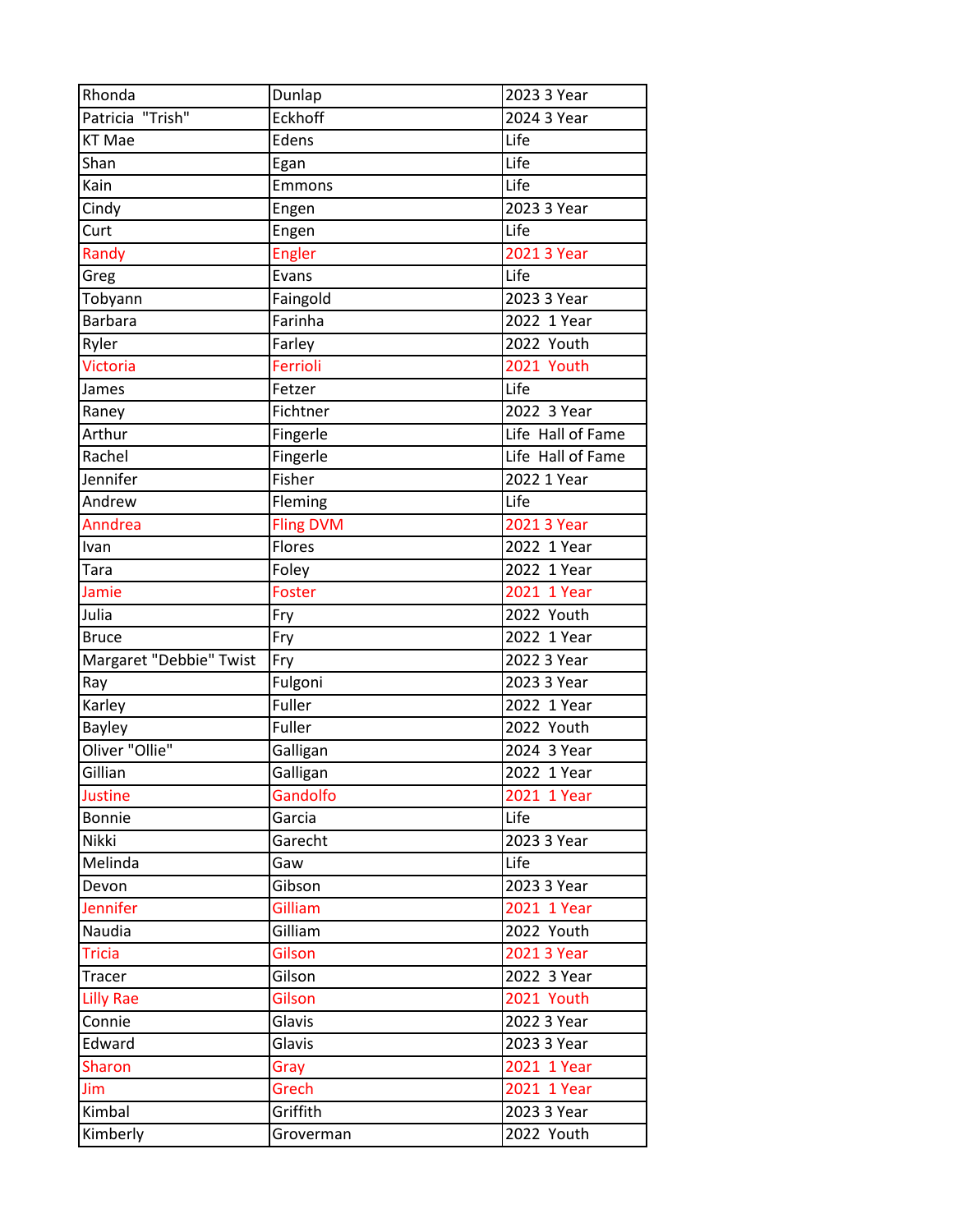| Sophie            | Guntren           | 2022 1 Year       |
|-------------------|-------------------|-------------------|
| Robyn             | Guturrez          | 2021 1 Year       |
| Tessa Mae         | Hague             | 2022 Youth        |
| <b>Kristina</b>   | Hall              | 2021 1 Year       |
| <b>Isabella</b>   | Hall              | 2021 Youth        |
| Ken               | Hamilton          | 2022 1 Year       |
| Stacy             | Hamilton          | 2022 1 Year       |
| Jacqueline        | Hamm              | 2021 1 Year       |
| Caden             | <b>Hanson</b>     | 2021 Youth        |
| Lauren            | Hanson            | 2022 Youth        |
| David             | Hanson            | Life Hall of Fame |
| Cindy             | <b>Harbert</b>    | 2021 1 Year       |
| Linda             | Hardy             | 2022 1 Year       |
| Emily             | Harper            | $2022$ 1 Year     |
| Heidi             | Harrington        | 2022 3 Year       |
| Ericka            | Hartwig           | 2023 3 Year       |
| Dino              | <b>Hasanbasic</b> | 2021 1 Year       |
| <b>Steve</b>      | <b>Haverland</b>  | 2021 1 Year       |
| Janet             | Haverland         | 2023 3 Year       |
| Paige             | Haverland         | 2023 3 Year       |
| Olivia            | Hayward           | 2021 1 Year       |
| Jacqueline "Jack" | Heinemann         | 2022 1 Year       |
| <b>Nancy</b>      | <b>Hersh</b>      | 2021 1 Year       |
| Ida               | <b>Higgins</b>    | 2021 1 Year       |
| DeeAnna           | Hill              | 2022 1 Year       |
| Pattie            | <b>Hinrichs</b>   | 2022 1 Year       |
| <b>Mindy</b>      | <b>Hirakawa</b>   | 2021 1 Year       |
| <b>Steve</b>      | Hodge             | 2024 3 Year       |
| Donald            | Hodge             | Life              |
| Kelley            | <b>Holcomb</b>    | 2022 1 Year       |
| Wilma             | Holcomb           | 2022 1 Year       |
| Teresa "Terry"    | Holland           | 2024 3 Year       |
| Julie             | <b>Holloway</b>   | 2021 1 Year       |
| Janyce            | Hoyt              | 2022 1 Year       |
| Katheryne         | Holt              | 2021 1 Year       |
| Amanda            | <b>Houston</b>    | 2021 1 Year       |
| Jan               | Humphrey          | Life              |
| Michele           | Hunter            | 2022 1 Year       |
| Reed              | Hurley            | 2022 Youth        |
| Pamela            | <b>Hurst</b>      | 2021 3 Year       |
|                   | J & T Enterprises | 2021 3 Year       |
| <b>Britta</b>     | Jacobson          | 2022 1 Year       |
| Lisa              | Jensen            | 2021 1 Year       |
| Ann               | Jeppesen          | 2022 1 Year       |
| <b>Teresa</b>     | Job               | 2023 3 Year       |
| Kala              | Johnson           | 2021 1 Year       |
| <b>Scott</b>      | Johnson           | 2021 1 Year       |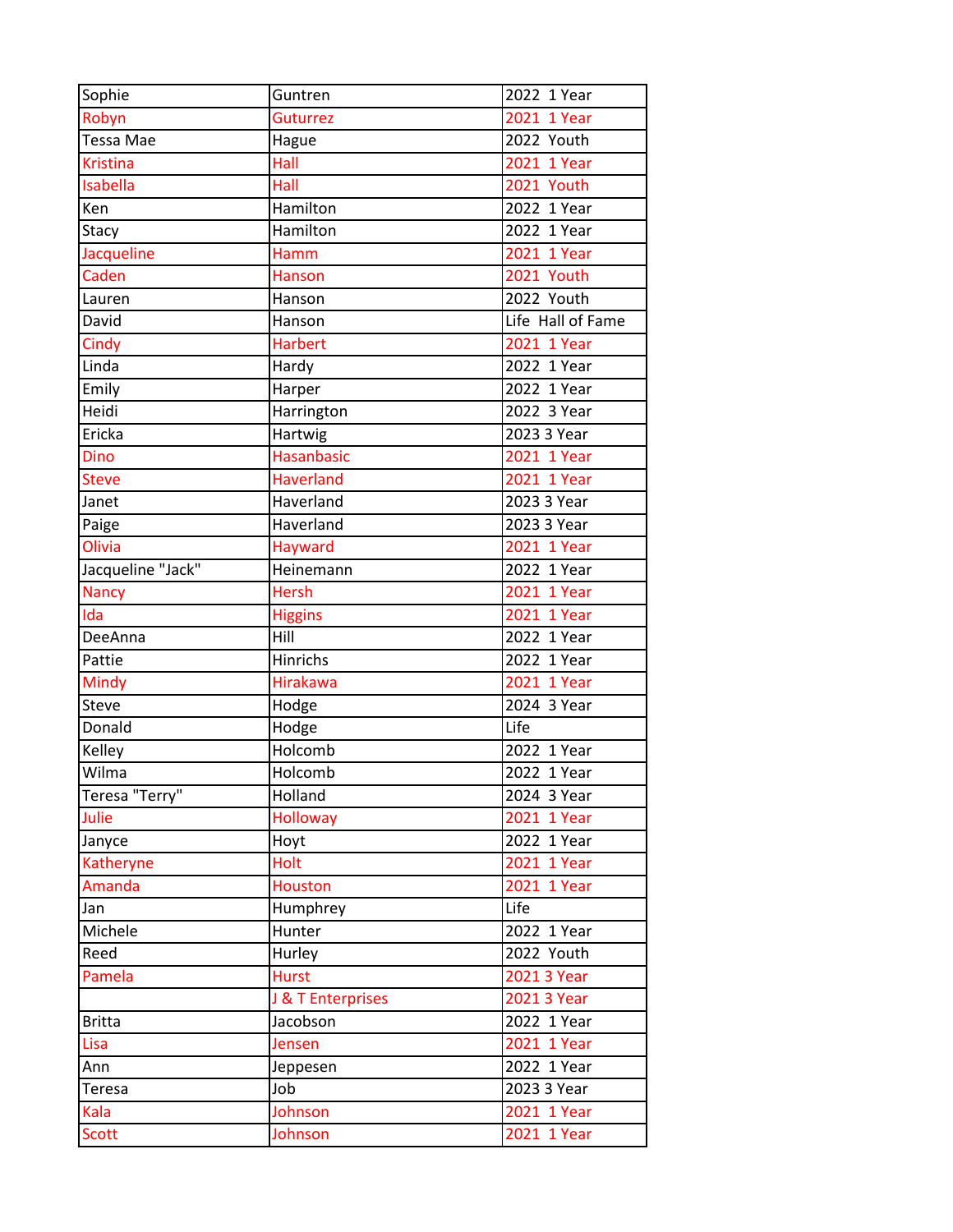| <b>Linda Byrd</b> | Johnson          | 2021 1 Year       |
|-------------------|------------------|-------------------|
| Hilary            | Johnson          | Life              |
| Laura             | Johnson          | Life              |
| Emliy             | Kavanaugh        | 2022 1 Year       |
| Cassandra         | Kindle           | 2021 1 Year       |
| Sonja             | <b>Koch</b>      | 2021 1 Year       |
| Anna-Lise         | Kozlowski        | Life Hall of Fame |
| Ciara             | <b>Kozlowski</b> | 2021 1 Year       |
| <b>Marguerite</b> | <b>Kroff</b>     | 2021 1 Year       |
| <b>Nancy</b>      | <b>Kucer</b>     | 2021 1 Year       |
| Ghnami            | Lander           | 2022 1 Year       |
| Eric              | Laporte          | 2021 1 Year       |
| Quinn             | Larimer          | 2023 3 Year       |
| Chloe             | Larson           | 2022 Youth        |
| Jordan            | Larson           | Life              |
| <b>Taylor</b>     | Larson           | 2021 3 Year       |
| Cindy             | Laver            | 2022 1 Year       |
| Jeanne            | Levine           | 2021 1 Year       |
| Cathleen          | Levos            | 2022 1 Year       |
| Logan             | Lindberg         | 2022 Youth        |
| Megan             | Lindberg         | Life              |
| <b>Tessa</b>      | Lindberg         | Life              |
| Paige             | Littrell         | $2021$ 1 Year     |
| Jeff              | Lockwood         | 2023 3 Year       |
| Marni             | Lopez            | Life              |
| Laetitia          | Loubser          | 2022 1 Year       |
| Abby              | Lubin            | 2021 Youth        |
| Kimberly          | Lynch            | Life              |
| <b>Megan</b>      | Lynch            | 2021 Youth        |
| Rica Ann          | Mac Alvey        | Life              |
| Doree             | Mac Alvey-Sims   | Life              |
| <b>Brianna</b>    | Madill           | 2024 3 Year       |
| Donna             | Madill           | 2024 3 Year       |
| Paul              | Magistri         | 2022 1 Year       |
| Shelda            | Magistri         | 2022 1 Year       |
| Nancy             | Manning          | Life              |
| Rudy              | Marcozzi         | 2021 1 Year       |
| Stephanie         | Marcozzi         | 2022 1 Year       |
| Megan             | Marron           | 2022 1 Year       |
| Kristen           | Marrow           | 2022 1 Year       |
| Rebeca            | Martin           | Life              |
| Paula             | Martinez         | 2022 1 Year       |
| Jennie            | <b>Matthews</b>  | 2021 1 Year       |
| Noel              | Matthias         | 2022 3 Year       |
| Eileen            | Maxinoski        | 2024 3 Year       |
| Sheila            | Maxwell          | Life              |
| R                 | Mc Clellan       | Life              |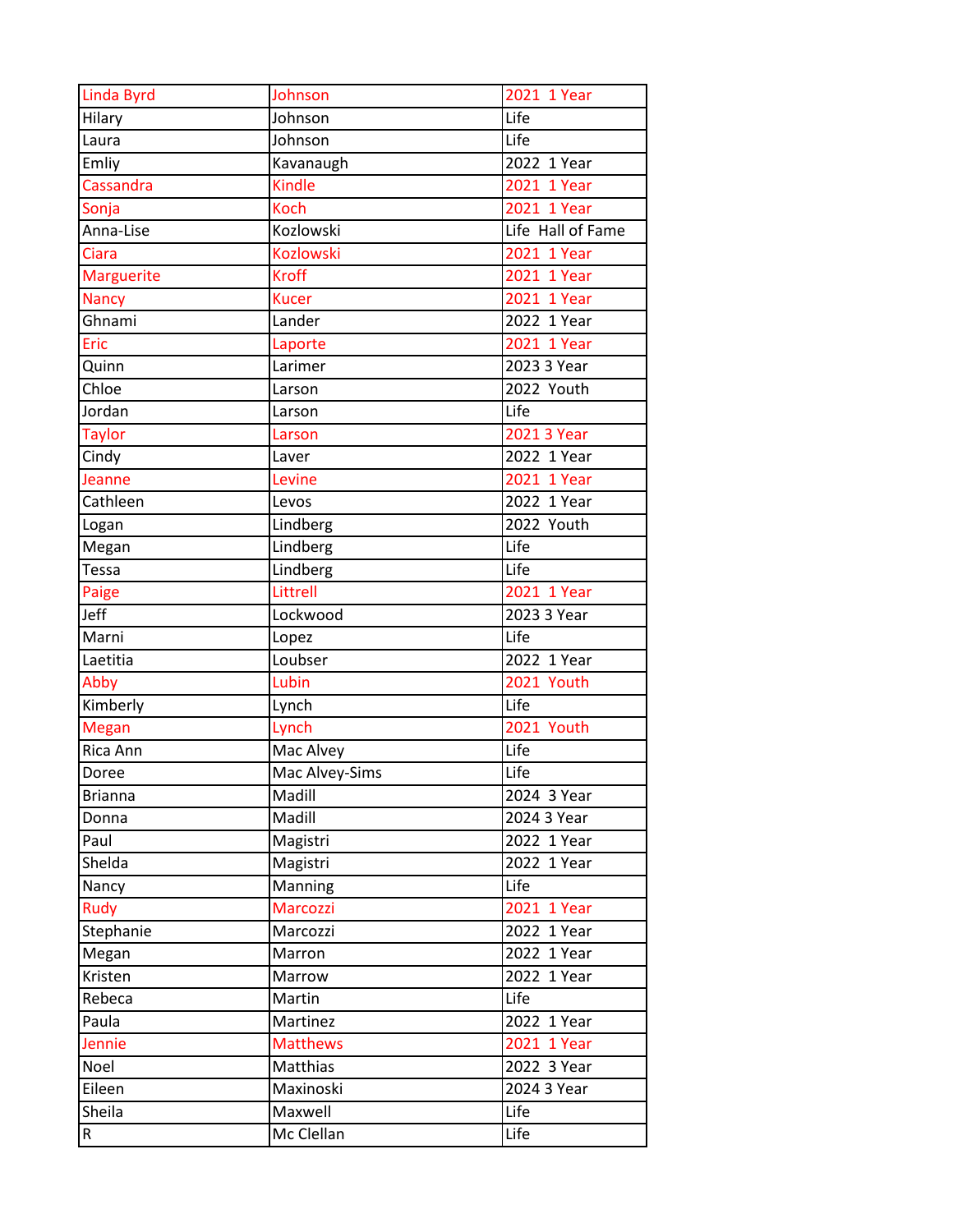| <b>Nicole</b>    | <b>McDevitt</b>              | 2021 3 Year       |
|------------------|------------------------------|-------------------|
| Lisa             | <b>McDowell</b>              | 2021 1 Year       |
| <b>Mackenzie</b> | <b>McDowell</b>              | 2021 Youth        |
| Mike             | <b>McEntire</b>              | 2024 3 Year       |
| Elizabeth        | McHugh                       | Life              |
| Emma             | McNabb                       | $2022$ Youth      |
| Laura            | <b>Means</b>                 | 2021 1 Year       |
| Kellie           | Meier                        | 2024 3 Year       |
| Stephanie        | Mendonca                     | Life              |
| <b>Tiegan</b>    | <b>Meyerdick</b>             | 2021 1 Year       |
| Tenneley         | Mickel                       | 2022 2 Year       |
| Lauri            | Moore                        | 2022 1 Year       |
| Stephanie        | Moretto                      | 2022 1 Year       |
| Colleen          | <b>Morris</b>                | 2021 1 Year       |
| Caitie           | <b>Moulding</b>              | 2021 Youth        |
| Katrina          | Mueller                      | 2022 1 Year       |
| <b>Stephanie</b> | <b>Munzinger</b>             | 2021 3 Year       |
| Frank            | Munzinger                    | 2023 3 Year       |
| Debi             | Murnan                       | 2022 1 Year       |
| Dawn             | <b>Muschetto</b>             | 2021 1 Year       |
| Heidi            | <b>Nash</b>                  | 2021 3 Year       |
| Victoria         | Neal                         | 2022 Youth        |
| Leslie           | Near-Fliegler                | 2023 3 Year       |
| Lauren           | Near-Fliegler                | 2022 Youth        |
| Gianna           | Nelson                       | 2022 Youth        |
| Anna             | <b>Newman</b>                | 2021 1 Year       |
| Kelsey           | Njus                         | Life              |
| Carla            | Odetto                       | Life              |
| John             | O'Hara Photography           | Life Hall of Fame |
| Erica            | Omlin                        | 2024 3 Year       |
|                  | <b>Omlin Farms</b>           | 2024 3 Year       |
| Isabelle         | Ord                          | Life              |
| Annabelle        | <b>Osborne</b>               | 2021 Youth        |
| Susan            | Owen                         | 2022 1 Year       |
| Ashley           | <b>Owens</b>                 | 2021 1 Year       |
|                  | <b>Oyarzun Family</b>        | 2023 3 Year       |
| Joseph "Joey"    | Pacini                       | 2022 1 Year       |
| Martin           | Padilla                      | Life              |
| Ashley           | Palmer                       | 2021 1 Year       |
| Paige            | Pastolino                    | Life              |
| Dana             | Pastorino                    | Life              |
|                  | Pastorino Hay & Ranch Supply | Life              |
| Jill             | Pauley                       | 2021 3 Year       |
| Janet            | Peterson                     | 2024 3 Year       |
| Tiffany L.       | Peterson                     | 2023 3 Year       |
| Laura            | Pierce                       | 2023 3 Year       |
| Richard          | Polniaszek                   | Life              |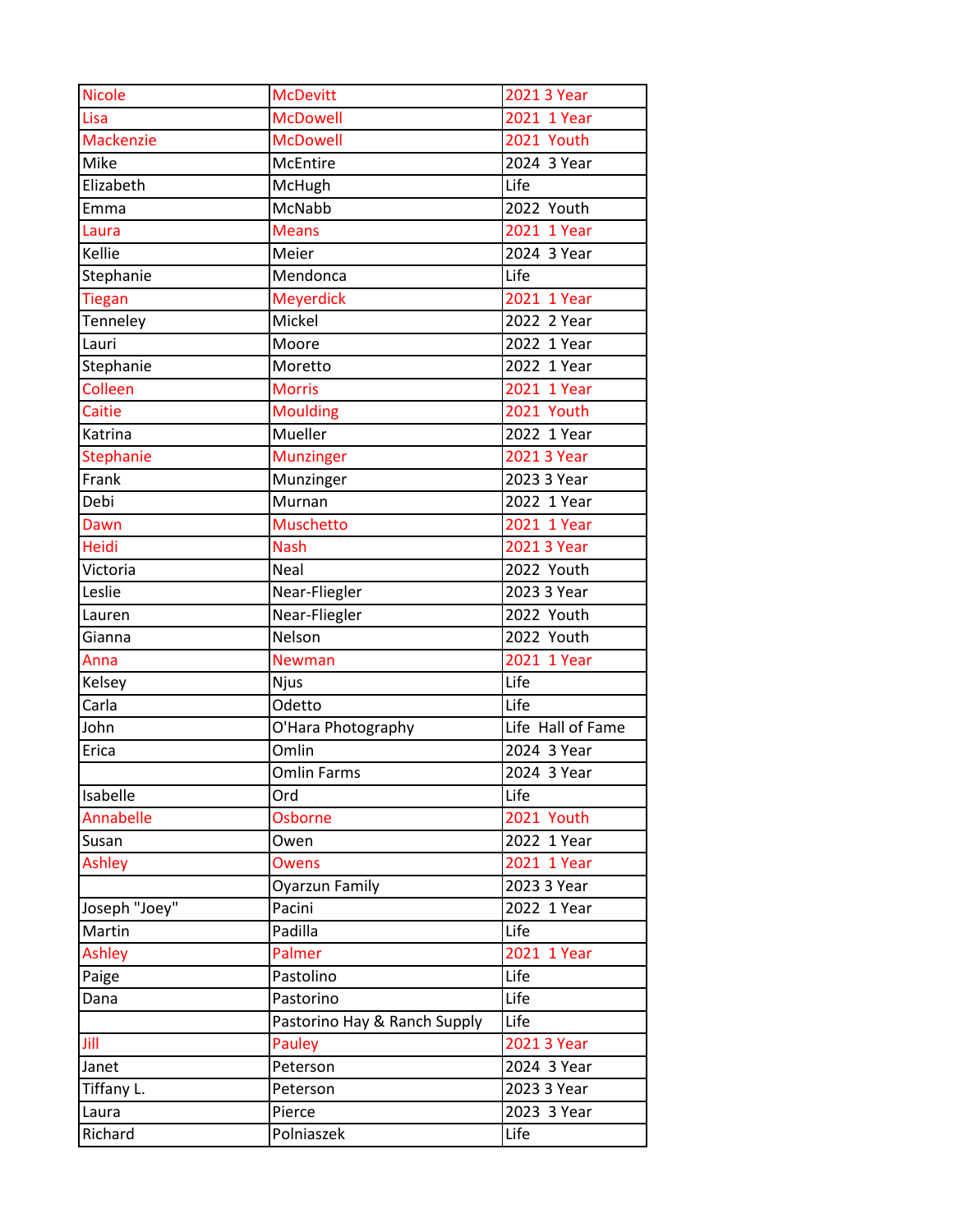| Laura          | Pryse                | Life              |
|----------------|----------------------|-------------------|
| <b>Felicia</b> | Puerta               | 2021 1 Year       |
| Jill           | Ramleth              | Life              |
| Christian      | Rammerstorfer        | 2022 1 Year       |
| Elizabeth      | Rammerstorfer        | 2022 1 Year       |
| Aldo           | Ramon                | 2022 1 Year       |
| Peyton         | Reddoch              | 2022 Youth        |
| Cheyanne       | Reed                 | 2022 1 Year       |
| Casey          | Richards             | 2022 1 Year       |
| Jason          | <b>Richards</b>      | 2021 1 Year       |
| <b>Bailey</b>  | Richardson           | 2021 1 Year       |
| Alexa          | <b>Robert</b>        | 2021 Youth        |
| Judy           | Robison              | Life              |
| Hailey         | Robison              | Life              |
| Karen          | Robles               | 2024 3 Year       |
| Alison "Cayla" | Ryan                 | 2021 1 Year       |
| Gustavo        | Saldana              | 2022 1 Year       |
| Diane          | Saunders             | 2023 3 Year       |
| <b>Kendal</b>  | <b>Scheiner</b>      | 2021 1 Year       |
| Terry          | Schroeder            | 2022 1 Year       |
| Ty             | Schroeder            | $2024$ 3 Year     |
| Cheyenne       | <b>Selig</b>         | 2021 Youth        |
| Mark           | <b>Sellers</b>       | Life              |
| Ronald         | <b>Shatley</b>       | 2021 1 Year       |
| Cady           | Shaw                 | Life              |
|                | Shenandoah Ranch LLC | $2022$ 1 Year     |
| Nicole         | Shroyer              | 2022 Youth        |
| Gerald         | <b>Shuck</b>         | 2021 3 Year       |
| <b>Michael</b> | Silva                | 2021 1 Year       |
| Melynda        | Silvashy             | Life              |
| Linda          | Silveira             | 2022 1 Year       |
| Jessica        | <b>Simmons</b>       | 2021 1 Year       |
| Jennifer       | Simning              | 2022 3 Year       |
| Casey          | Skadden              | 2022 Youth        |
| Melanie        | Skadden              | 2022 1 Year       |
|                | Skylark Farms        | Life Hall of Fame |
| Christina      | Smith                | 2022 1 Year       |
| Nicole         | Smith                | 2023 3 Year       |
| Lorinda        | Soma                 | Life              |
| Dennis         | Sparacino            |                   |
| James          | Spear                | 2022 1 Year       |
| Donna M.       | Springsteen          | 2022 1 Year       |
| Kelly          | Staley               | Life              |
| Judy           | <b>Stango</b>        | 2021 1 Year       |
| Maya           | <b>Stessin</b>       | 2021 1 Year       |
| Shelli         | Stinson              | 2022 1 Year       |
| Nancy          | Stober               | 2022 3 Year       |